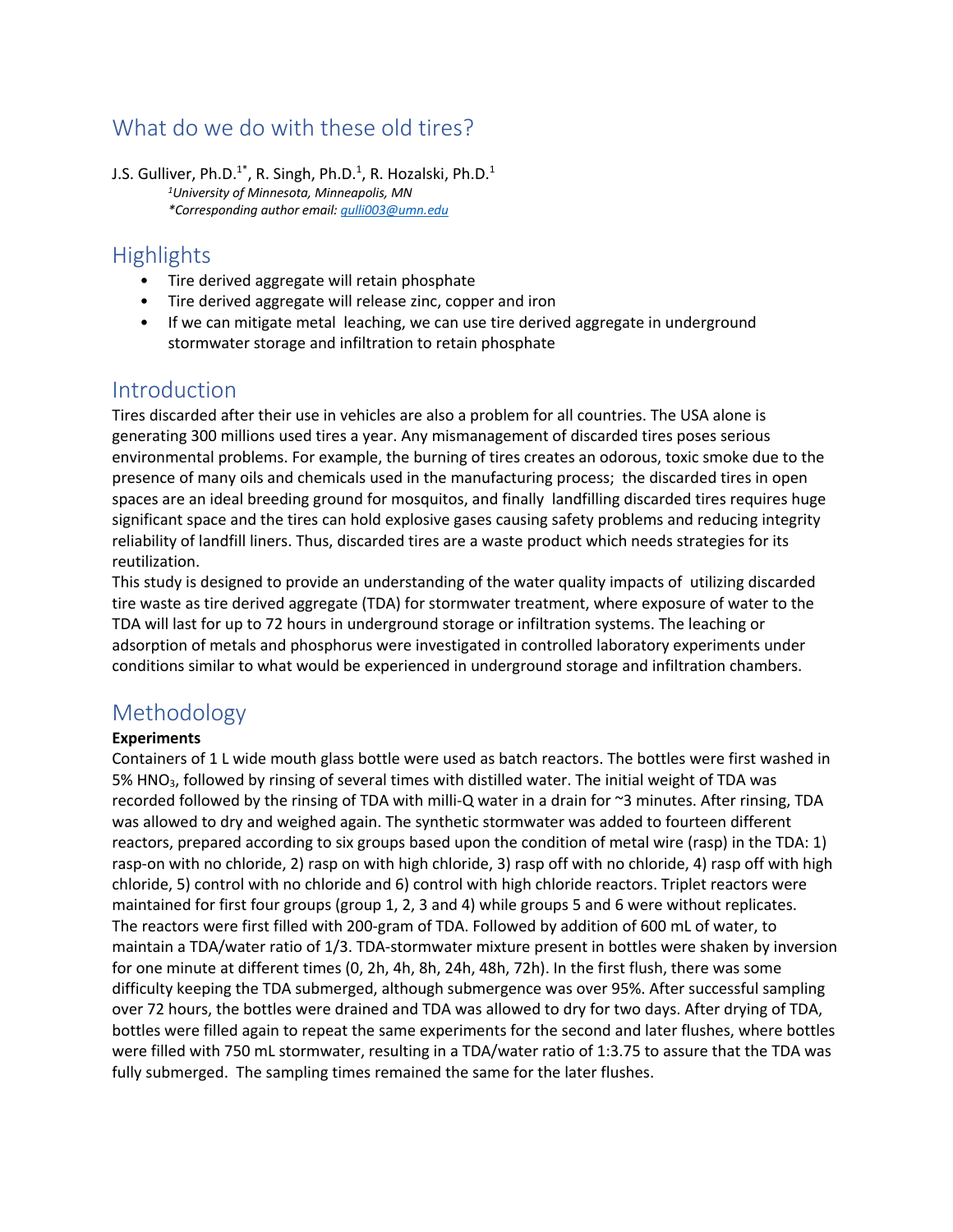#### **Sampling and Analysis**

At each sampling time, 20 mL samples were collected into polypropylene tubes and preserved in 2% nitric acid for analysis using ICP-OES analysis of 16 metals. A second 5 ml sample was stored for IC analysis of chloride and phosphate. Both, unfiltered and filtered stormwater samples (using a 0.45  $\mu$ m filter) were stored for IC analysis to look into the effect of suspended particles. The collected water samples were analyzed for the temperature, dissolved oxygen (DO) and pH using probes, for real time measurement.

## Results and discussion

### **Total Phosphorous (TP)**

Figure 2 indicates that the concentration of TP in the samples with TDA decreased over time. For example, the effluent samples from the reactors with rasp off in the fourth flush with carbonate buffer was seen to reduce to a TP concentration of 0.01 mg/L from an initial concentration of 0.17 mg/L. Similarly, in the fourth flush with carbonate buffer, the TP concentration was observed to reduce to 0.08 mg/L from an initial concentration of 0.13 mg/L. Similar observation were made against all four flushes performed using synthetic stormwater. On the other hand, the control samples (samples without TDA) were seen to have no significant reduction were seen. For instance, TP concentration in the effluents from the control reactor were seen to be having a reduction of 0.01 mg/L from an initial concentration of 0.18 mg/L. Such reduction in the TP concentrations against the influent concentration from the reactors with TDA indicates adsorption of phosphate. The adsorption of phosphate could be attributed to the presence of different metals in the tires which combine with the metals. Observance of higher removal from the reactors with rasp-off TDA indicates that the removal of phosphorous was enhanced due to the rasping process, which does not remove all of the rasp and exposes more surface area to adsorption. The impact of chloride on the adsorption of phosphorous could not be clearly identified as no regular pattern of differences were observed.



Figure 1. TP concentration using carbonate buffer..

#### **Zinc (Zn)**

Figure 2 shows that the zinc concentration was higher in the reactors with TDA, while the control reactors had no Zn concentration. For example, in the sixth flush, effluent Zn concentration from the